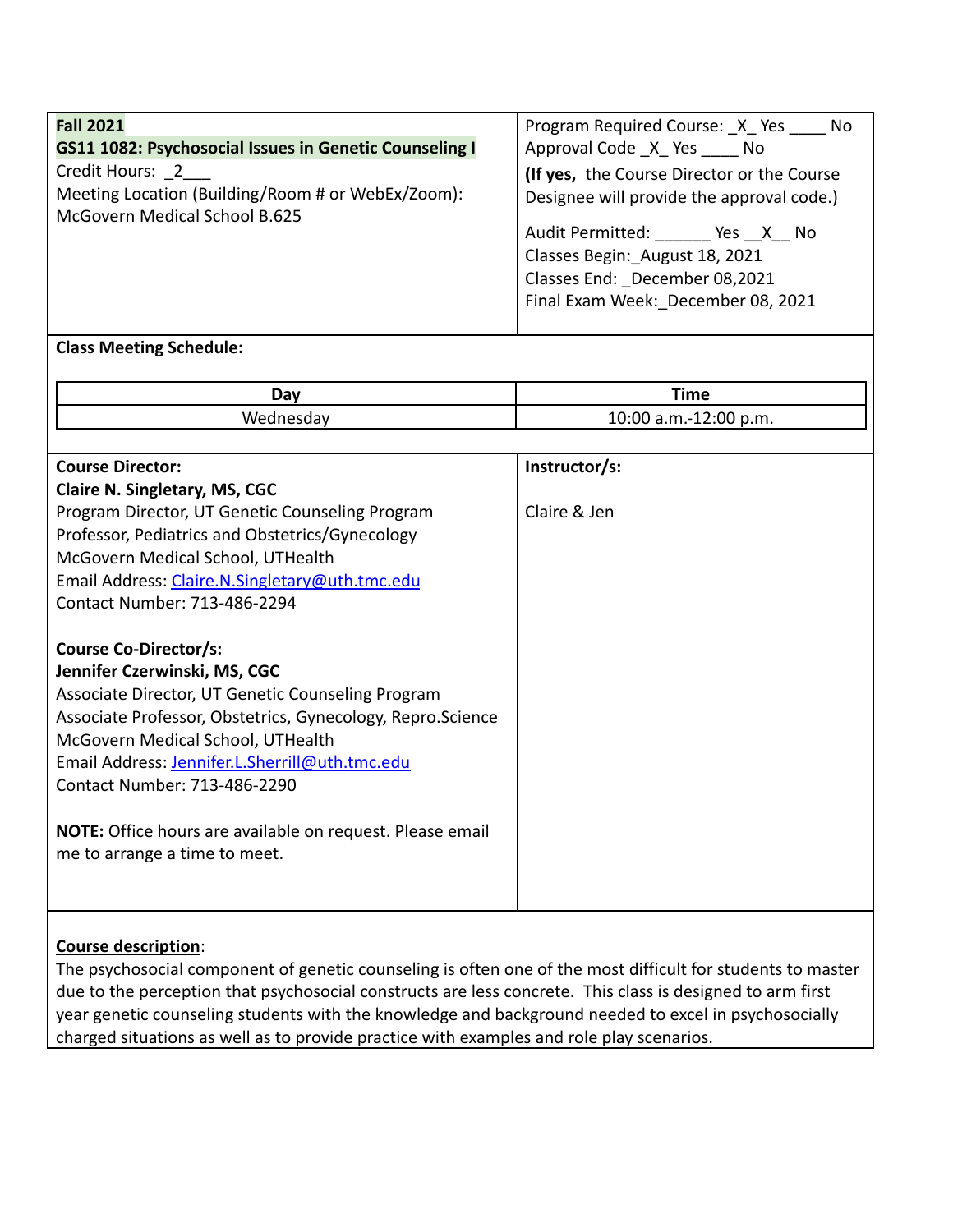#### **Textbook/Supplemental Reading Materials:**

- Uhlmann WE, Schuette JL, Yashar BM (2009) A Guide to Genetic Counseling, ISBN# 9780470179659
- Veach, LeRoy, and Callanan (2018) Facilitating the Genetic Counseling Process, ISBN# 978-3319747989
- LeRoy BS, McCarthy Veach P, Bartels DM (2021) Genetic Counseling Practice: Advanced Concepts and Skills, ISBN# 9781119529859
- Weil (2000) Psychosocial Genetic Counseling, ISBN#0195120663

### **Course Objective/s:**

Upon successful completion of this course, students will have acquired foundational psychosocial genetic counseling skills, including establishing a mutually agreed upon agenda, employing active listening and interviewing skills to identify, assess, and empathically respond to future clients, and facilitating informed decision making.

\_\_\_\_\_\_\_\_\_\_\_\_\_\_\_\_\_\_\_\_\_\_\_\_\_\_\_\_\_\_\_\_\_\_\_\_\_\_\_\_\_\_\_\_\_\_\_\_\_\_\_\_\_\_\_\_\_\_\_\_\_\_\_\_\_\_\_\_\_\_\_\_\_\_\_\_\_\_\_\_\_\_\_\_\_\_

### *Specific Learning Objectives***:**

- 1. Demonstrate eliciting client expectations and establish a mutually agreed upon genetic counseling agenda
- 2. Practice employing active listening and interviewing skills to identify, assess, and empathically respond to client concerns
- 3. Describe a range of genetic counseling skills and models to facilitate informed decision making and adaptation to genetic risks or conditions, such as tailoring, flexibility, and risk perception
- 4. Promote and facilitate client-centered, informed, non-coercive and value-based decision making
- 5. Recognize the importance of advocating for individuals, families, communities and the genetic counseling profession
- 6. Effectively educate clients about genetics/genomic based on their needs, characteristics and circumstances

# **Student responsibilities and expectations:**

Students enrolled in this course will be expected to perform the following activities each week.

- 1. Read, process the assigned readings prior to each class
- 2. Actively engage in weekly class discussions
- 3. Participate in role-plays in class
- 4. Prepare for and take course quizzes based on course lectures/ readings.
- 5. Attend and participate in class field trips
- 6. Develop unique work on assignments and submit in a timely fashion (see grading)

Students are expected to complete all assigned reading material prior to class. While you may work and discuss all course materials and assignments in groups, all final products must be your own. Plagiarism and failure to properly cite scientific literature and other sources will not be tolerated and are grounds for dismissal from the course and further GSBS disciplinary action. Cheating or engaging in unethical behavior during examinations (quizzes and final) will be grounds for dismissal from the course without credit and further GSBS disciplinary action. Attendance is mandatory for all assigned classes. Missing more than one class for any reason (excused or unexcused) will result in a reduction in the student's final letter grade by one full letter grade. Exceptions will only be made for an illness with a doctor's note. Being tardy to two classes by more than 5 minutes is considered an unexcused absence.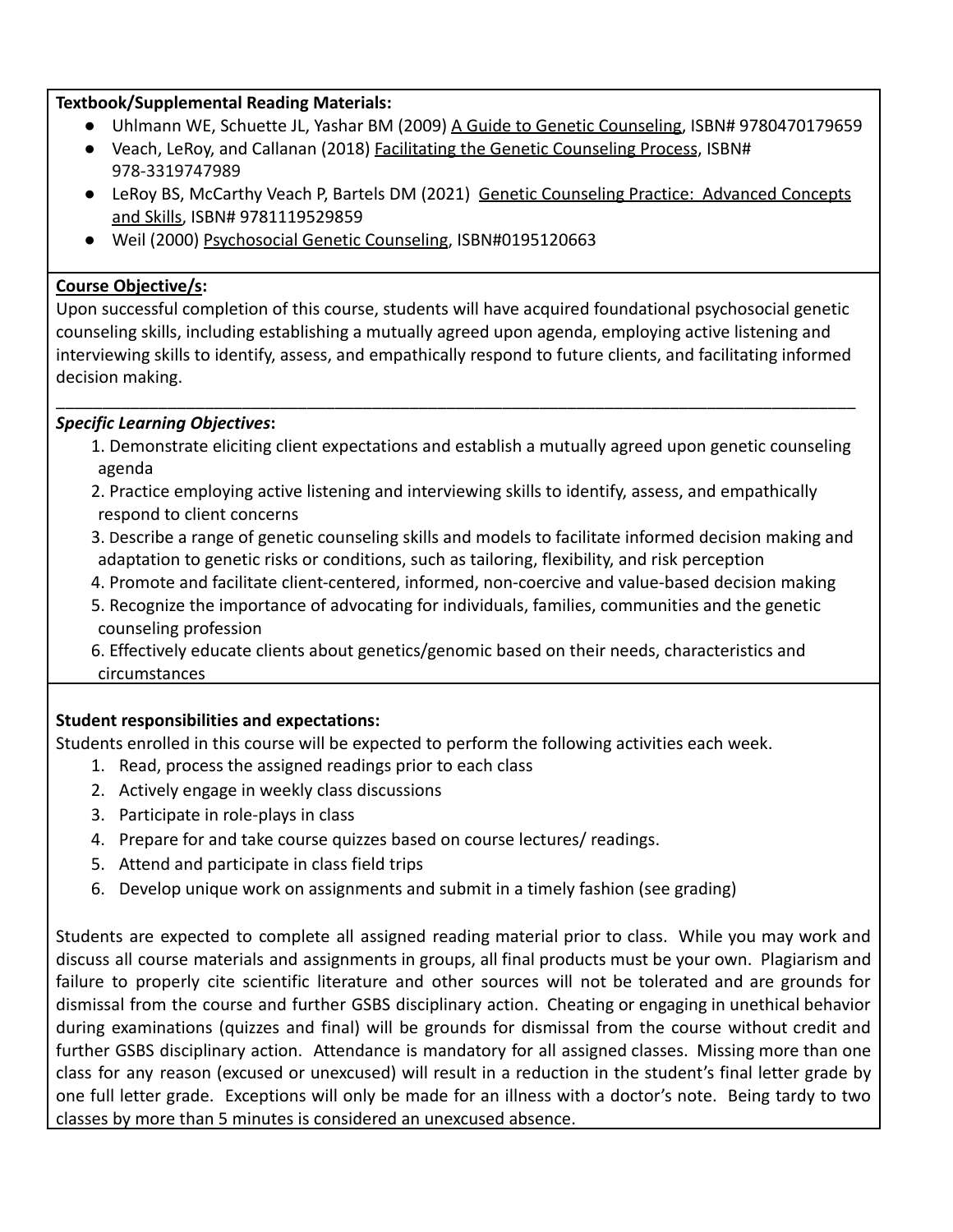**Grading System:** Letter Grade (A-F); 90-100 A, 80-89 B, 70-79 C, 60-69 D, <60 F

| <b>Student Assessment and Grading Criteria:</b> |                                                                   |
|-------------------------------------------------|-------------------------------------------------------------------|
|                                                 | Present visual aid and act out use of a variety of learning       |
| Tailoring/Risk Group Assignment (15%)           | styles - See below in assignments for details                     |
| Working with women with ID fact sheet           | Single page, at least 10pt font, at least 0.5inch margins, bullet |
| (10%)                                           | points or other easy to access format                             |
|                                                 | Journal entries at least 2 sentences per day, no more than        |
| HD immersion and summary reflection             | two paragraphs per day; summary reflection should be one          |
| (15%)                                           | page; use at least 10pt font                                      |
|                                                 |                                                                   |
| Psychosocial Library Readings/Summary           | Single page, at least 10pt font, at least 0.5inch margins, bullet |
| (10%)                                           | points or other easy to access format; one for each book          |
|                                                 | Half to full page, at least 10pt font, at least 0.5inch margins,  |
|                                                 | bullet points or other easy to access format for each group;      |
| Support group assignment (10%)                  | single page summary                                               |
|                                                 | Attend the scheduled field trip(s) to Rise, The Center, and       |
| Advocacy/outreach participation (5%)            | <b>Celebration Company</b>                                        |
|                                                 |                                                                   |
| Quiz (15%)                                      | Multiple choice quiz in Canvas                                    |
|                                                 |                                                                   |
| Final Exam (15%)                                | Standardized Patient Role Play Exam and Self-Assessment           |
|                                                 | Participate in discussion by adding in your point of view at      |
| Participation and/or Attendance (5%)            | least once per class period                                       |

### **CLASS SCHEDULE**

| Day/Date | (Hr)           | <b>Lecture Topic</b>                                  | Lecturer/s    |
|----------|----------------|-------------------------------------------------------|---------------|
| 8/18     | $\overline{2}$ | Getting started = know your client, building rapport  | <b>Claire</b> |
|          |                | 1. Uhlmann, Ch 3 (p71-76)                             | Singletary    |
|          |                | Uhlmann, Ch 5 (p135-137 and p155-166)<br>2.           |               |
|          |                | McCarthy-Veach Ch 2 [bring this book to class]<br>3.  |               |
|          |                |                                                       |               |
| 8/25     | $\mathbf{2}$   | Contracting, agenda setting and open-ended questions  | <b>Claire</b> |
|          |                | 1. McCarthy Veach Ch 5, 6                             | Singletary    |
|          |                | Uhlmann, Ch 3 p76-80<br>2.                            |               |
|          |                | Microskills Pyramid and Intentional Questioning<br>3. |               |
|          |                |                                                       |               |
| 9/1      | 2 <sup>1</sup> | <b>Attending Skills; Nonverbal Cues</b>               | <b>Claire</b> |
|          |                | 1. McCarthy Veach, Ch 3                               | Singletary    |
|          |                | 2. Uhlmann, Ch 3 p80-90                               |               |
|          |                |                                                       |               |
| 9/8      | $\overline{2}$ | <b>Primary Empathy, Reframing, Normalizing</b>        | <b>Claire</b> |
|          |                | McCarthy Veach 4<br>1.                                | Singletary    |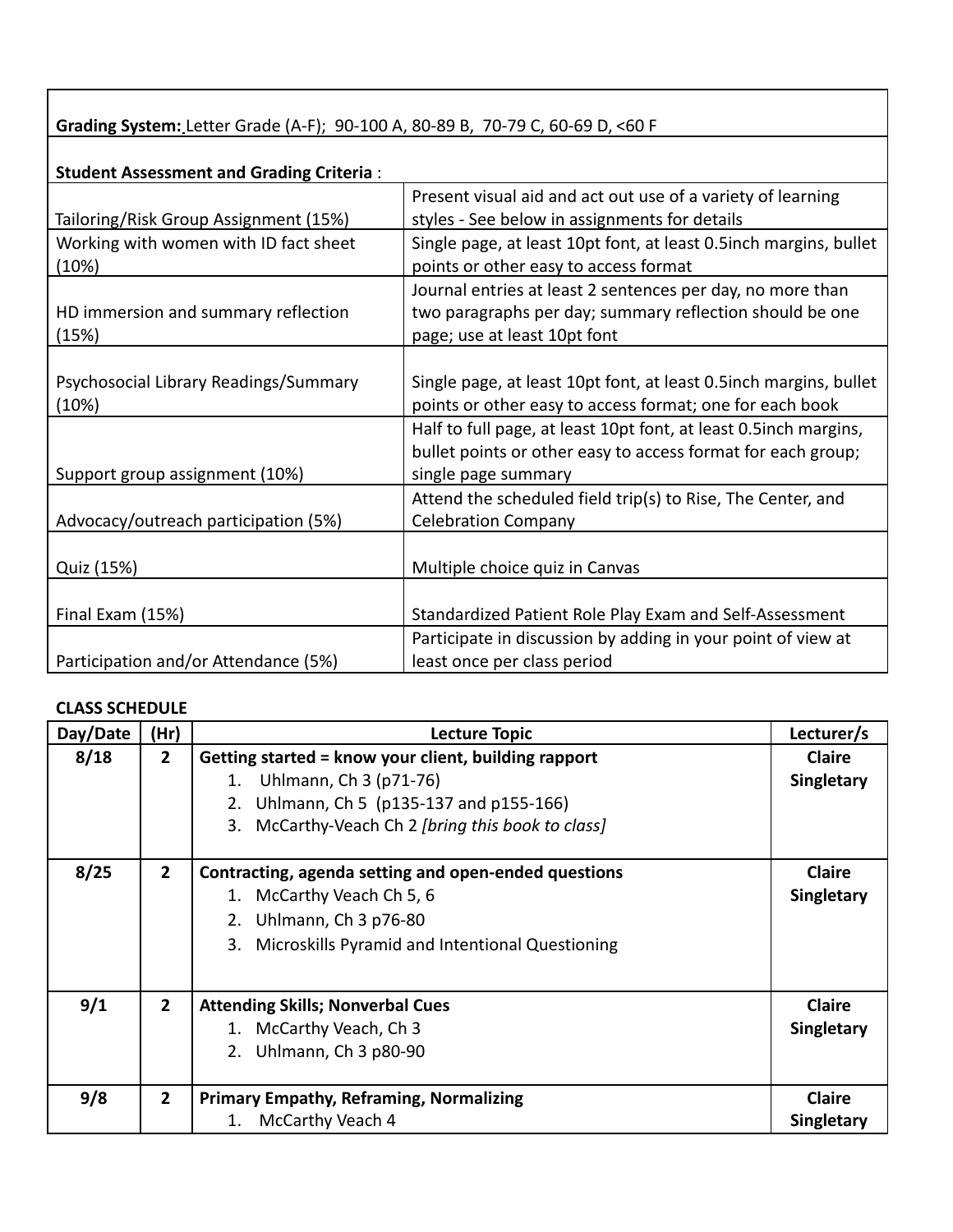|                                                          |                | 2. Optional additional reading: Weil, Ch 3 p56-68                                                                                                                                                                                                                                                                                                                                                                                                                                                                                                                    |                             |
|----------------------------------------------------------|----------------|----------------------------------------------------------------------------------------------------------------------------------------------------------------------------------------------------------------------------------------------------------------------------------------------------------------------------------------------------------------------------------------------------------------------------------------------------------------------------------------------------------------------------------------------------------------------|-----------------------------|
|                                                          |                |                                                                                                                                                                                                                                                                                                                                                                                                                                                                                                                                                                      |                             |
| 9/15                                                     | $\overline{2}$ | <b>Flexibility and Tailoring I: Word Choice, Numeracy</b><br>1. Uhlmann, Ch 6 to p 196 and Ch 7 to p 212 (bring this book to class)<br>2. Gates EA (2004) Communicating Risk in Prenatal Genetic Testing, J<br>Midwifery Womens Health, 49(3), 220-227.<br>3. Ch 4, Leroy, Genetic Counseling Practice: Advanced Concepts and<br><b>Skills</b><br>4. Ch 7 (p 173 – 178, 184 - 189), McCarthy Veach Facilitating the<br><b>Genetic Counseling Process</b><br>Complete VARK - bring completed questionnaire to class<br>https://vark-learn.com/the-vark-questionnaire/ | Jen<br><b>Czerwinski</b>    |
| 9/22                                                     | n/a            | No Class Meeting - NSGC<br>Time allocated to field trips to Rise School, the Center, Celebration<br>Company                                                                                                                                                                                                                                                                                                                                                                                                                                                          |                             |
| 9/29                                                     | $\overline{2}$ | Flexibility and Tailoring II: Working with adolescents and individuals with<br>intellectual disability<br>1. Weil, Ch 6 p 199-213 and Leroy, Ch 10<br>2. Book by Finucane, available through the Program                                                                                                                                                                                                                                                                                                                                                             | Jen<br><b>Czerwinski</b>    |
| 10/6                                                     | $\overline{2}$ | <b>Flexibility and Tailoring III: Decision Making</b><br>1. Uhlmann, Ch 7 224 - 243<br>2. Ch 7 (p 190 - 201), McCarthy Veach Facilitating the Genetic<br><b>Counseling Process</b><br>3. Tversky A & Kahnerman D (1981) The Framing of Decisions and<br>the Psychology of Choice, Science, 211(4481), 453-358.<br>4. Complete survey (by 8 am on 10/05)<br>https://uthtmc.az1.qualtrics.com/jfe/form/SV ahFeDo86U5Y4sWF                                                                                                                                              | Jen<br><b>Czerwinski</b>    |
| 10/13                                                    | $\overline{2}$ | <b>Difficult Patients: Coping, Resistance, Transference</b><br>1. McCarthy Veach Ch 9<br>2. McCarthy Veach Ch 12 (p 329-333)                                                                                                                                                                                                                                                                                                                                                                                                                                         | <b>Claire &amp; Jen</b>     |
| 10/20                                                    | $\overline{2}$ | <b>Difficult Patients: Countertransference</b><br>1. McCarthy Veach Ch 12 (p 333-351)<br>2. Complete the countertransference checklist on pg 355 in MV/copy on<br>the drive.                                                                                                                                                                                                                                                                                                                                                                                         | <b>Claire &amp; Jen</b>     |
| 10/29<br>$2 - 4$<br>[alt date<br>for ACGC<br>site visit] | $\overline{2}$ | <b>Breaking Difficult (Bad) News</b><br>1. Weil Ch 6 p161-8<br>2. Dent KM & Carey JC (2006) Breaking Bad News in A Newborn<br>Setting: Down Syndrome as a Paradigm, Am J Med Genet, 142C:<br>173-179.                                                                                                                                                                                                                                                                                                                                                                | <b>Claire</b><br>Singletary |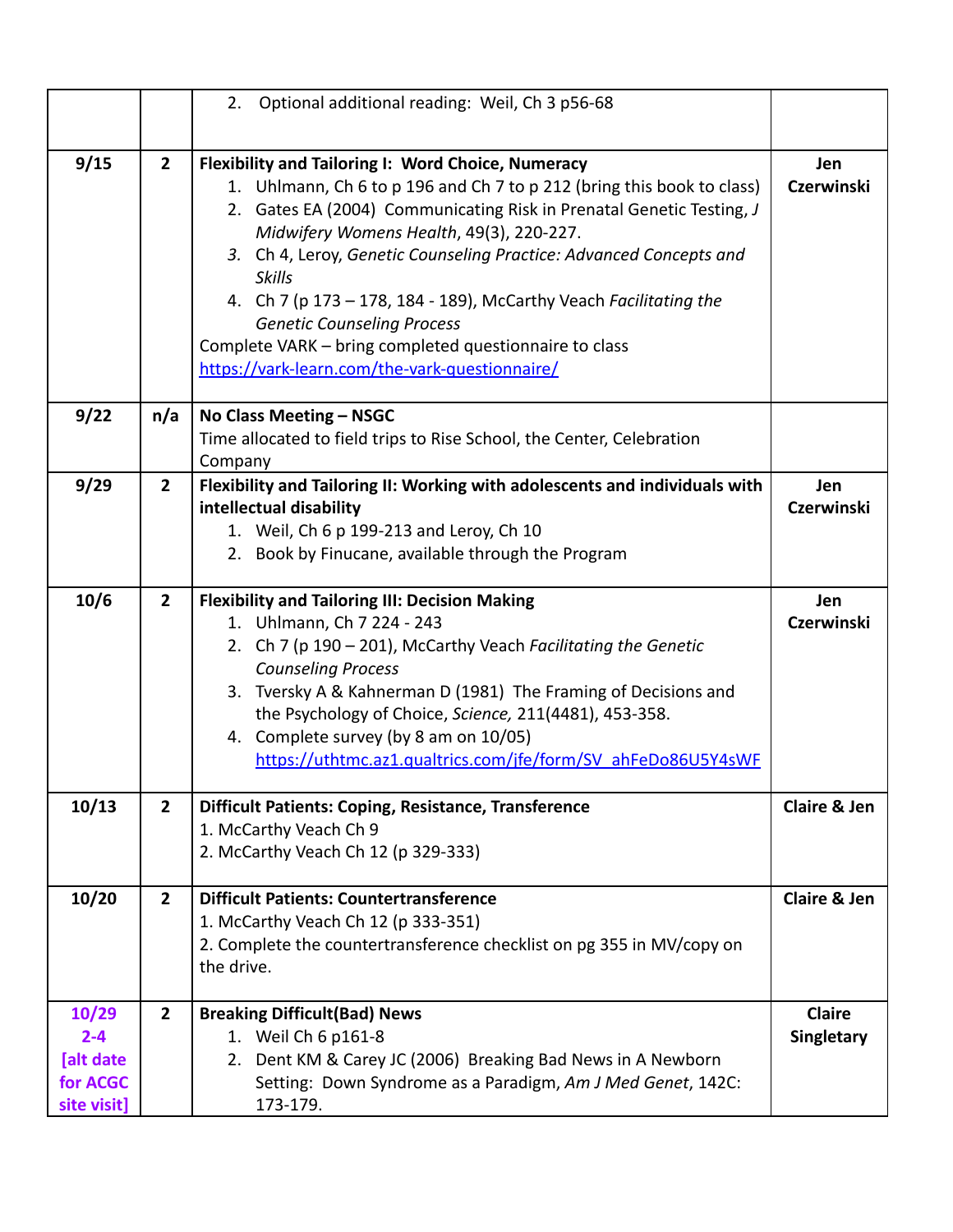|                  |                | 3. Sheets et al (2011) Practice Guidelines for Communicating a        |                         |
|------------------|----------------|-----------------------------------------------------------------------|-------------------------|
|                  |                | Prenatal or Postnatal Diagnosis of Down Syndrome:                     |                         |
|                  |                | Recommendations of NSGC, J Genet Couns, May.                          |                         |
|                  |                | 4. Brasington CK (2007) What I Wish I Knew Then Reflections from      |                         |
|                  |                | Personal Experiences in Counseling about Down syndrome, J Genet       |                         |
|                  |                | Couns, 17, 7nob31-734.                                                |                         |
|                  |                | 5. Resta, Bob - I didn't want to tell you poem                        |                         |
|                  |                |                                                                       |                         |
| 11/3             | $\overline{2}$ | <b>Breaking Difficult(Bad) News II: Role Plays</b>                    | <b>Claire &amp; Jen</b> |
|                  |                | 1. Baile, WF et al (2000) SPIKES - A Six-Step Protocol for Delivering |                         |
|                  |                | Bad News: Application to the Patient with Cancer, The Oncologist;     |                         |
|                  |                | 5:302-311                                                             |                         |
|                  |                | 2. Fonda Allen JS (1995) Genetic Counseling After Abnormal Prenatal   |                         |
|                  |                | Diagnosis: Facilitating Coping in Families Who Continue Their         |                         |
|                  |                | Pregnancies. J Genetc Couns, 4:251-264.                               |                         |
|                  |                |                                                                       |                         |
| $11/10*$         | $\mathbf{1}$   | <b>Standardized Patient Exam in the SCSC: Breaking Difficult News</b> | <b>Claire &amp; Jen</b> |
| <b>9-12 time</b> |                |                                                                       |                         |
| slots in         |                |                                                                       |                         |
| <b>SCSC TBD</b>  |                |                                                                       |                         |
|                  |                |                                                                       |                         |
| 11/17            | $\overline{2}$ | Life Cycle; Person First Language; Lived Experience                   | <b>Claire</b>           |
|                  |                | 1. Weil, Chs 1 and 2 to p34.                                          | Singletary              |
|                  |                | 2. Welcome to Holland - by Emily Perl Kingsley                        |                         |
|                  |                | 3. Holland Schmolland by Laura Kreuger Cra                            |                         |
|                  |                | 4. Person First Language Sheet & FAQ by Kathie Snow                   |                         |
|                  |                |                                                                       |                         |
| 11/19            |                | Psychosocial Quiz (on canvas - bring ipads to class), (0.5 hr)        | Jen & Claire            |
| $1-3$            |                | Psychosocial Library (1.5 hr)                                         |                         |
|                  |                | Group discussion of There is No Good Card for This                    |                         |
|                  |                | Individual 5 min presentations for each additional book               |                         |
| 11/24            |                | NO CLASS - Thanksgiving Break                                         |                         |
|                  |                |                                                                       |                         |
| 12/1             | 3.5            | Huntington Disease Immersion Exercise Presentations (1.5 hr)          | Jen                     |
|                  |                | Huntington Assignment Discussion in class                             | <b>Czerwinski</b>       |
|                  |                |                                                                       |                         |
|                  |                | <b>Support Groups (1 hr)</b>                                          | <b>Claire</b>           |
|                  |                | Support group rationale presentation                                  | Singletary              |
|                  |                |                                                                       |                         |
|                  |                | Class presentations and discussion                                    |                         |
| 12/8             |                | NO CLASS (see class on 11/19)                                         |                         |
|                  |                |                                                                       |                         |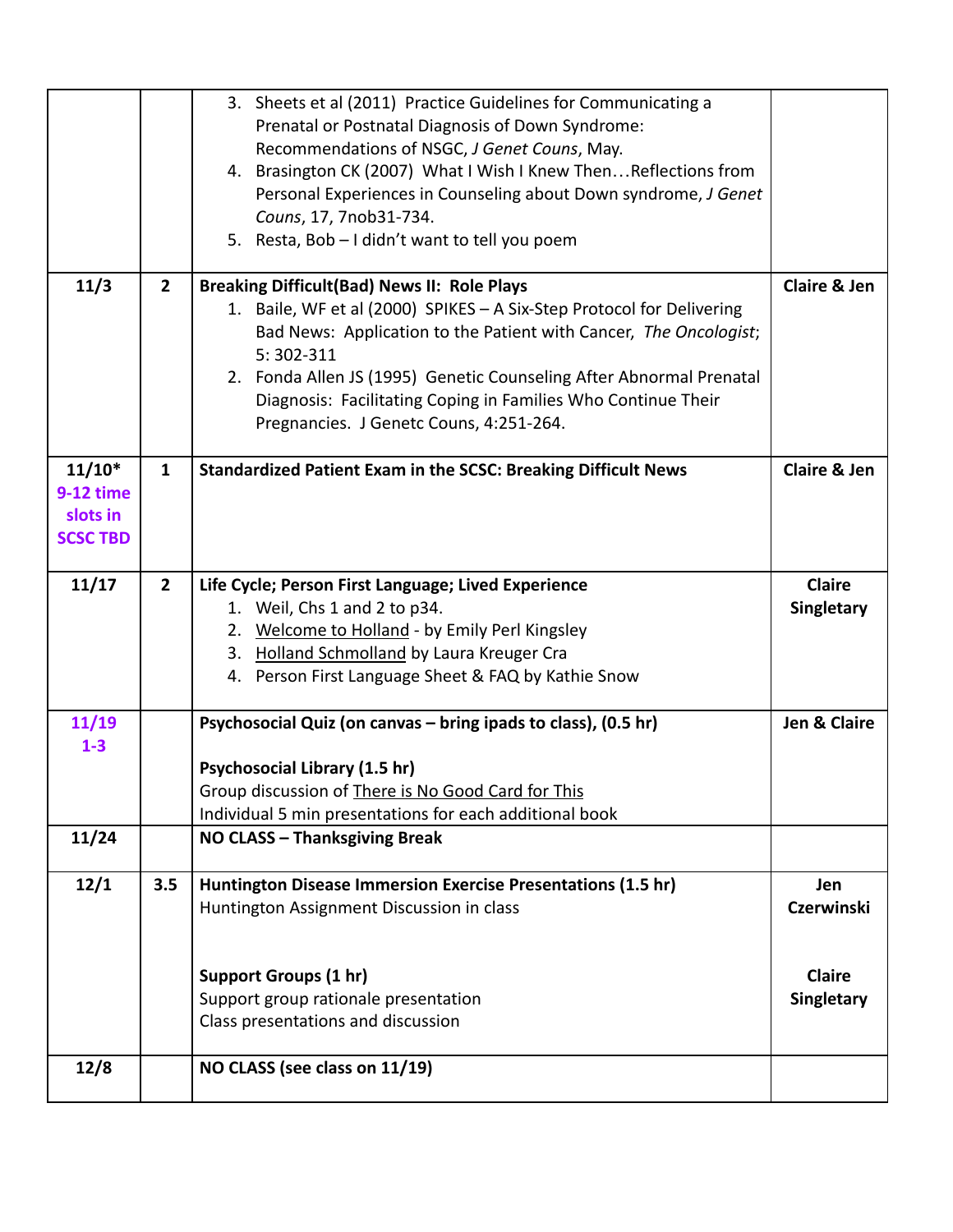# **Assignments:**

| <b>Date</b> | Pts | <b>Description</b>                                      |                                                                                            |                                                                                             |
|-------------|-----|---------------------------------------------------------|--------------------------------------------------------------------------------------------|---------------------------------------------------------------------------------------------|
| 9/15        | 15  | Tailoring & Risk Perception - Group Assignment (15 pts) |                                                                                            |                                                                                             |
|             |     |                                                         | 1. Complete the VARK: bring completed questionnaire to class                               |                                                                                             |
|             |     |                                                         | http://www.vark-learn.com/english/page.asp?p=questionnaire                                 |                                                                                             |
|             |     |                                                         | 2. Studies show that adults tend to prefer to learn in one of three main domains:          |                                                                                             |
|             |     |                                                         | auditory, visual, and kinesthetic/tactile. Since adults prefer to learn in different       |                                                                                             |
|             |     |                                                         | formats, it follows that patients will prefer to learn risk information in different       |                                                                                             |
|             |     |                                                         | ways. Therefore, genetic counselors need different tools at their disposal to              |                                                                                             |
|             |     | explain risk.                                           |                                                                                            |                                                                                             |
|             |     | Auditory - listening                                    | Visual - seeing                                                                            | Kinesthetic - learn by                                                                      |
|             |     | and discussing                                          |                                                                                            | doing/touching/tactile                                                                      |
|             |     | Q&A, songs,                                             | Diagrams, charts, color,                                                                   | puzzle, building things, toys,                                                              |
|             |     | acronyms,                                               | flowchart, maps, photo                                                                     | props, role play                                                                            |
|             |     | metaphors,                                              |                                                                                            |                                                                                             |
|             |     | definitions                                             |                                                                                            |                                                                                             |
|             |     | Identify sounds                                         | Have a sharp, clear picture of                                                             | Develop a strong feeling                                                                    |
|             |     | related to an                                           | an experience                                                                              | towards and experience                                                                      |
|             |     | experience                                              |                                                                                            |                                                                                             |
|             |     | I hear you clearly,                                     | Do you make pictures in your                                                               | Do you feel what you are                                                                    |
|             |     | I want you to                                           | head                                                                                       | saying?                                                                                     |
|             |     | listen                                                  | Do you have visual images in                                                               | Are you in touch with what I                                                                |
|             |     | This sounds good                                        | your head as you are talking                                                               | am saying?                                                                                  |
|             |     |                                                         | and listening to me?                                                                       |                                                                                             |
|             |     |                                                         | Can you see what I am                                                                      |                                                                                             |
|             |     |                                                         | saying?                                                                                    |                                                                                             |
|             |     | How do you hear                                         | How do you see the                                                                         | How do you feel about this                                                                  |
|             |     | this situation going?                                   | situation?                                                                                 | situation?                                                                                  |
|             |     | What do you hear                                        | What do you see stopping                                                                   | I'm getting a handle on this                                                                |
|             |     | that is stopping you?                                   | you?                                                                                       | material.                                                                                   |
|             |     | Sounds heavy.                                           | This looks good.                                                                           | Let's move together.                                                                        |
|             |     |                                                         | Do you see what I am                                                                       | Does what I am putting you in                                                               |
|             |     |                                                         | showing you?                                                                               | touch with feel right?                                                                      |
|             |     |                                                         |                                                                                            | Sounds heavy.                                                                               |
|             |     |                                                         | Since we most often start with a verbal/auditory explanation, you and your genetic         |                                                                                             |
|             |     |                                                         |                                                                                            | counseling colleagues (other members of your assigned group) have been asked by your        |
|             |     |                                                         | supervisor to create a visual and a kinesthetic way to creatively convey risk information  |                                                                                             |
|             |     | for your patient                                        |                                                                                            |                                                                                             |
|             |     |                                                         | Each group will present a visual AND a kinesthetic risk explanation in front of the class. |                                                                                             |
|             |     |                                                         |                                                                                            | Please get together virtually or in-person to prepare your presentation. Presentations will |
|             |     | need to adhere to social distancing guidelines.         |                                                                                            |                                                                                             |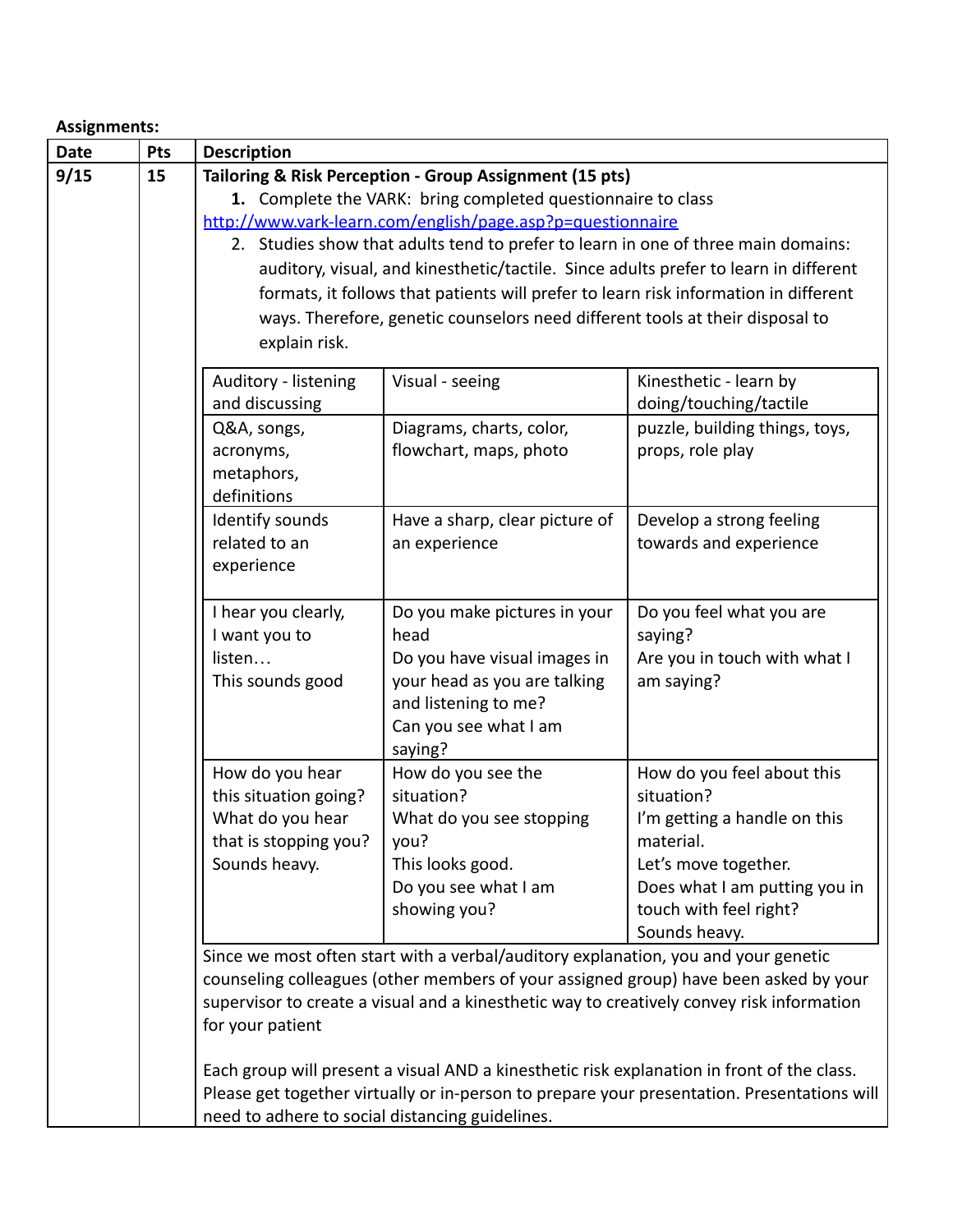|                           |    | 1 – Cancer – Lifetime risk of 27-55% for ovarian cancer with a BRCA1 or 2 mutation<br>Team A - Emily, Tessa<br>Team B - Cindy, Jack<br>2 – Prenatal/Medical Genetics – Chance for a Fragile X carrier (of 75 repeats) to have a<br>child with Fragile X syndrome (31% risk of expanding to a full mutation) - focus on risk of<br>child being affected with Fragile X, not the risk of being a premutation carrier<br>Team C - Latonya, Maddi, Jasmine<br>Team D - Erin, Yusra, Jordan                                                                                                                                                                                                                                                                                                                                                                                                                                                 |  |
|---------------------------|----|----------------------------------------------------------------------------------------------------------------------------------------------------------------------------------------------------------------------------------------------------------------------------------------------------------------------------------------------------------------------------------------------------------------------------------------------------------------------------------------------------------------------------------------------------------------------------------------------------------------------------------------------------------------------------------------------------------------------------------------------------------------------------------------------------------------------------------------------------------------------------------------------------------------------------------------|--|
| 9/29                      | 10 | Working with women with intellectual disability fact sheet<br>Read Working with Women Who Have Mental Retardation: A Genetic Counselors Guide<br>by Brenda Finucane. Please make yourself one page front/back reference item of your<br>choosing with details on tips for counseling women with mental retardation. Topics to<br>include in your fact sheet include IQ ranges, developmental characteristics of<br>preoperational stage, what is needed for informed consent, inelegant goals, and<br>strategies for genetic counseling.                                                                                                                                                                                                                                                                                                                                                                                               |  |
| 11/19                     | 10 | Psychosocial library reading assignment and summary<br>Everyone will read: There is No Good Card for This (Kelsey Crowe and Emily McDowell)<br>**no more than two students should read the same book - sign up on line after first<br>$class**$<br>Choose 1 additional book from one of these three sections: prenatal, pediatric, and<br>adult/cancer. Summarize the relevant points from each book that you read in either<br>bullet point or paragraph format. The summary should be no shorter than one page and<br>no longer than two pages. Students who turn in the completed assignment on time and<br>participate in the class discussion with knowledgeable points about their works will<br>receive full credit. You are encouraged to read additional selections on your own in the<br>future and are welcome to check out books from the suite at anytime. The summaries<br>are due on the day we discuss books in class. |  |
| dates<br>TBD - by<br>12/1 | 5  | Advocacy/Outreach: Field Trips to Local School and Residential Facility<br>*due to pandemic restrictions, alternative methods for learning about these facilities may<br>be organized. An opportunity to attend in person may be scheduled for a later semester.<br>1. The Rise School http://www.riseschool.org -tour the Rise school and spend the<br>morning in an integrated preschool classroom. PT, OT, Speech and other therapy<br>is on site. Located across 288 from the TMC at 5618 H. Mark Crosswell Jr St,<br>Houston, TX 77021 https://www.youtube.com/watch?v=Efu65ohangw&t=17s<br>https://www.riseschool.org/<br>2.<br>3. The Center -http://thecenterhouston.org/services/residential-services tour the<br>facility, including residence buildings and workshops. Carpooling is encouraged.                                                                                                                            |  |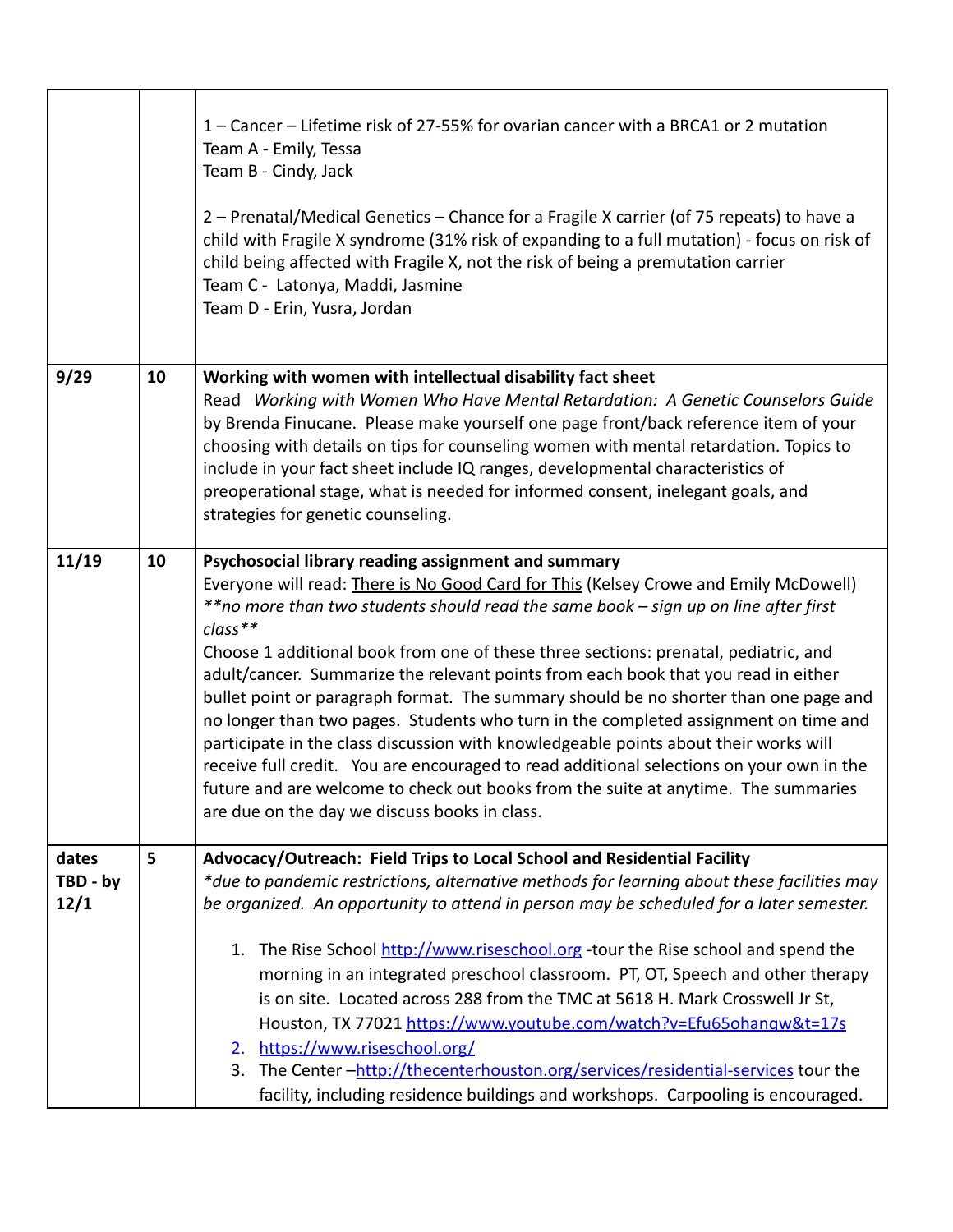|      |    | Located near NRG Stadium for the day facilities at 9310 Kirby, Suite 900 Houston                                                                                                                                                                                                                                                                                                                                                                                                                                                                                                                                                                                                                                                                                                                                                                                                                                                                                                                                                                                                                                                                                                                                                                                                                                                                                                                                                                                                      |
|------|----|---------------------------------------------------------------------------------------------------------------------------------------------------------------------------------------------------------------------------------------------------------------------------------------------------------------------------------------------------------------------------------------------------------------------------------------------------------------------------------------------------------------------------------------------------------------------------------------------------------------------------------------------------------------------------------------------------------------------------------------------------------------------------------------------------------------------------------------------------------------------------------------------------------------------------------------------------------------------------------------------------------------------------------------------------------------------------------------------------------------------------------------------------------------------------------------------------------------------------------------------------------------------------------------------------------------------------------------------------------------------------------------------------------------------------------------------------------------------------------------|
|      |    | TX 77054 https://www.youtube.com/watch?v=VrCZKEF33yE                                                                                                                                                                                                                                                                                                                                                                                                                                                                                                                                                                                                                                                                                                                                                                                                                                                                                                                                                                                                                                                                                                                                                                                                                                                                                                                                                                                                                                  |
|      |    | https://thecenterforpursuit.org/                                                                                                                                                                                                                                                                                                                                                                                                                                                                                                                                                                                                                                                                                                                                                                                                                                                                                                                                                                                                                                                                                                                                                                                                                                                                                                                                                                                                                                                      |
|      |    |                                                                                                                                                                                                                                                                                                                                                                                                                                                                                                                                                                                                                                                                                                                                                                                                                                                                                                                                                                                                                                                                                                                                                                                                                                                                                                                                                                                                                                                                                       |
| 12/1 | 10 | <b>Support Groups</b><br>1. "Live" Support group meeting: attend one meeting of a live support group either<br>in person or virtual synchronous. Consult the drive for local support group<br>information or research on your own. Please call/email the contact<br>number/individual to verify the meeting location, time, and topic and to ask<br>permission to attend the meeting. At the meeting, you should observe the group<br>dynamics. Speak with the group contact person and ask for their comments on<br>the organization of the support group (i.e. how they made it work, what didn't<br>work, how formal/informal, etc.).<br>2. Asynchronous support group: join an online chat group/yahoo group/discussion<br>board (asynchronous) for a genetic condition. Seek appropriate permission to<br>join the group. Follow the discussion thread for at least one month. Observe<br>how the group responds to posts. Is inaccurate information taken down?<br>Corrected? Is medical advice given? Does a health care provider monitor the<br>group?<br>3. Summary: Turn in a one page bulleted summary of your experience and to<br>present an oral summary of your experience in class. Compare and contrast the<br>in person/virtual and online environments. What types of coping mechanisms,<br>stages of grief, etc, did you observe? What type of group might you personally<br>prefer? How will this experience change how you refer patients to support<br>groups? |
| 12/1 | 15 | Huntington disease role immersion exercise                                                                                                                                                                                                                                                                                                                                                                                                                                                                                                                                                                                                                                                                                                                                                                                                                                                                                                                                                                                                                                                                                                                                                                                                                                                                                                                                                                                                                                            |
|      |    | Watch one of three assigned documentaries on HD:<br>1. The Lion's Mouth Opens - Latonya, Erin, Emily, Cindy<br>https://www.youtube.com/watch?v=rX8zeo4ieLY<br>2. Twitch - Maddi, Yusra, Tessa<br>(available on DVD to check out from Claire's office)<br>3. The Gene: An Intimate History - Jasmine, Jordan, Jack<br>Disc 1: 1:08:00 - 1:26:45 and 1:42:00 - 1:50:15<br>(available on DVD to check out from Jen's office)<br>Keep a daily diary and write a summary reflection:<br>Assume the persona of an individual who is at risk for Huntington Disease. Assign a<br>parent to have HD and a backstory. Consider the impact within your personal situation<br>(married, dating, single, siblings, etc.). This assignment will span the weeks of Nov 1 to<br>Nov 12. During the first week you will plan your genetic counseling appointment, have                                                                                                                                                                                                                                                                                                                                                                                                                                                                                                                                                                                                                                |